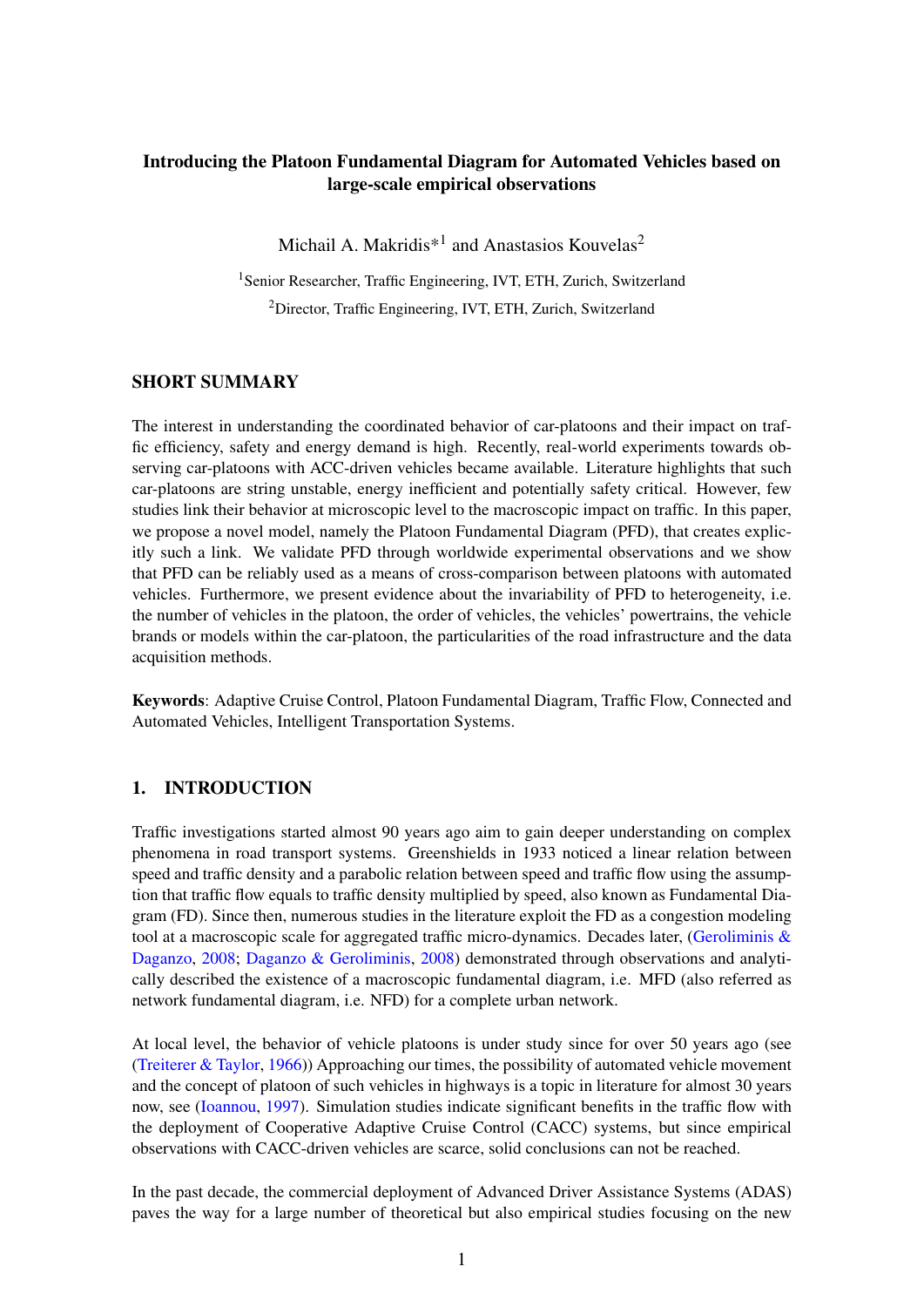unprecedented behaviors and patterns that such systems will create on public roads. Adaptive Cruise Control (ACC), Cooperative-ACC (CACC) are considered the predecessor of (Connected and) Automated Vehicles regarding their expected longitudinal behavior. Most research works focus on the operation of ACC, i.e. generated dynamics, energy demand, string stability, hysteresis and safety (see [\(Makridis, Mattas, Ciuffo, Re, et al.,](#page-4-3) [2020;](#page-4-3) [Makridis, Mattas, & Ciuffo,](#page-4-4) [2020;](#page-4-4) [Brunner, Makridis, & Kouvelas,](#page-3-0) [2021;](#page-3-0) [Li, Chen, Zhou, Laval, & Xie,](#page-4-5) [2021;](#page-4-5) [Gunter et al.,](#page-4-6) [2021;](#page-4-6) [Ciuffo et al.,](#page-4-7) [2021\)](#page-4-7). Despite some recent efforts, see [\(Chen, Ahn, Chitturi, & Noyce,](#page-3-1) [2017\)](#page-3-1), the impact (positive or negative) at a macroscopic level of ACC enabled vehicles remains unclear.

This paper builds on the operational property of commercial ACC (and CACC) systems to aim for constant headway policy and describes a simple but intuitive model, the Platoon Fundamental Diagram (PFD). PFD provides information on the platoon efficiency at traffic level and facilitates cross-platoon comparisons. It works on platoon level, i.e. fixed number of vehicles and dynamic platoon length. It utilizes the speed measurements to compute the production of the platoon, in a similar way as the flow measurements were used to compute the production for the MFD, see [\(Geroliminis & Daganzo,](#page-4-0) [2008\)](#page-4-0). The proposed model produces three quantities, namely the platoon production, the platoon density and the platoon flow. These quantities are normalized per vehicle, hour and kilometer, thus enabling assessment per vehicle and platoons as short as with only two vehicles. Turning the focus from the link to the platoon, simplifies a lot the computations, since the detection of an area with stationary conditions is not necessary anymore. For the PFD, each time observation can be considered an approximation of stationary conditions and therefore PFD can be computed directly on the time domain. In order to test the proposed model, this work analyzes a large number of available observations from the literature (see [\(Makridis,](#page-4-8) [Mattas, Anesiadou, & Ciuffo,](#page-4-8) [2021;](#page-4-8) [Gunter et al.,](#page-4-6) [2021\)](#page-4-6)). The aggregated observations include experimental campaigns with very different specifications such as variable number of vehicles in the platoon, homogeneous and heterogeneous platoons, different power-trains, test environments and data acquisition systems.

#### 2. Platoon Fundamental Diagram

It is well-known that the inverse of headway at microscopic level is related to the traffic flow and the inverse of spacing to the density. In order to relate microscopic with macroscopic dynamics, the most common way in the literature to aggregate raw movement data is to use the Edie's generalized definitions for flow, density and speed, see [\(Edie,](#page-4-9) [1965;](#page-4-9) [Cassidy & Coifman,](#page-3-2) [1997\)](#page-3-2). This methodology assumes the existence of stationary conditions, that by definition, are difficult to detect and isolate in platoon vehicle trajectories. An efficient way to maximize the chances of detecting stationary conditions is the work by [\(Laval,](#page-4-10) [2011\)](#page-4-10).

Instead of assessing the traffic at link level, we propose a tool for assessment at platoon level. The efficiency at platoon level is by conceptualization linked to a more efficient traffic flow. Platoon vehicle observations usually contain information for the position of each vehicle and their speed at every discrete time instance. Presently, the speed information can give us the production of the platoon at each time instance based on the vehicles' speed at the previous instance. This information, similarly to the MFD description in [\(Geroliminis & Daganzo,](#page-4-0) [2008\)](#page-4-0) can enable us work on the time domain, since the space domain is fixed and known, i.e. the number of vehicles in the platoon. Also, conceptually, each time instance corresponds to stationary conditions (with regard to our platoon reference). In the PFD concept, the number of vehicles remains constant and the space is dynamically defined by the distance between the leader and the last vehicle in the platoon. Computations can be performed at every time step, which simplifies a lot the processing part. Please note that the PFD model ignores the leading vehicle of the platoon (there is no information about preceding vehicles). This enables us aggregate experiments in the literature where the leading vehicle was either a controlled driving cycle or a human driver, without compromising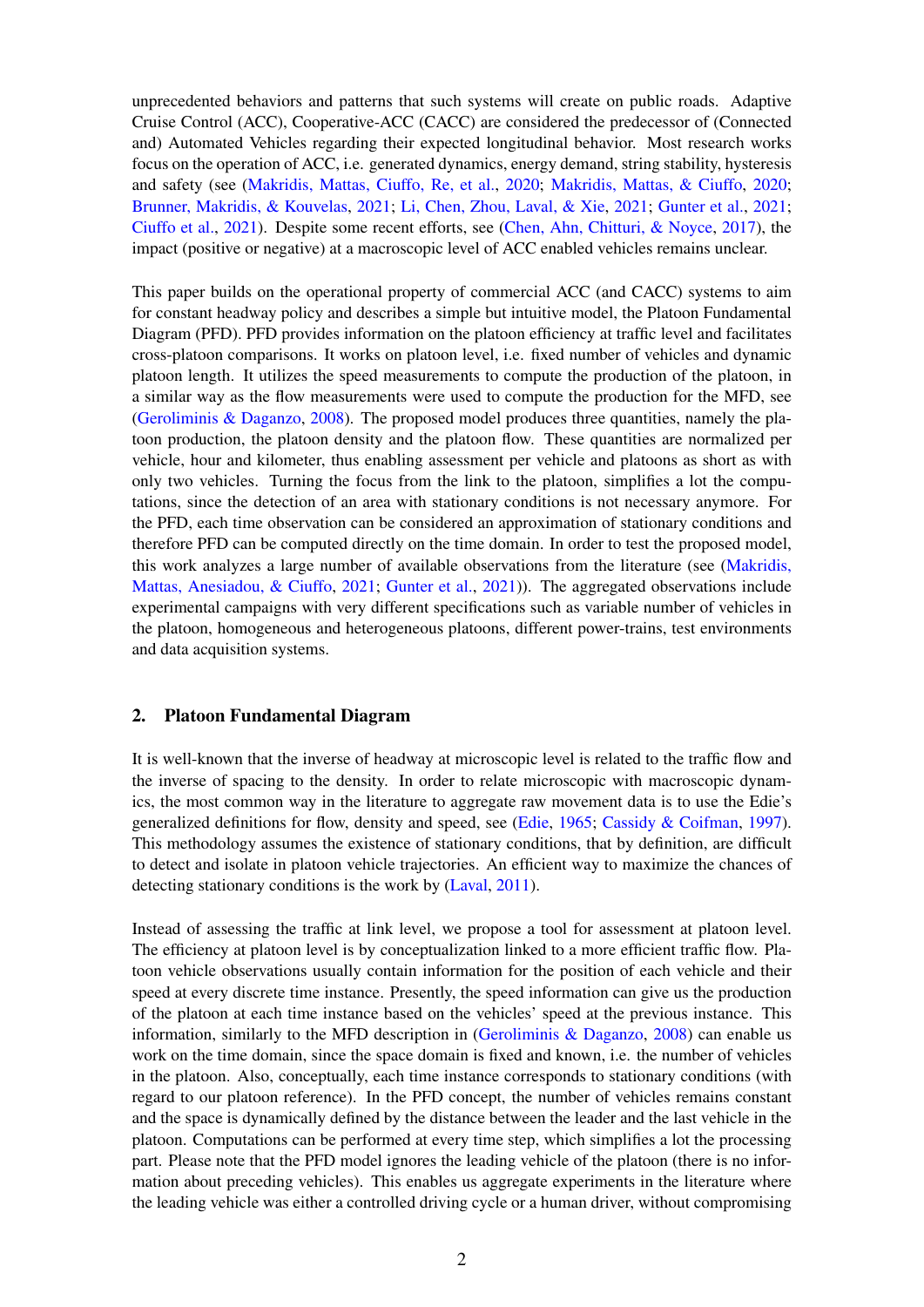the derived PFD.

As already mentioned, since in most experiments there is accurate (offline) information about the speed of the vehicle(s), the production of the platoon between time  $t - 1$  and  $t$  is known and it can be computed as follows:

<span id="page-2-0"></span>
$$
\mathbf{p}(\mathbf{t}) = \frac{\sum_{i=2}^{N} \mathbf{v}(t-1)}{N-1}
$$
 (1)

where **t** is the discrete time and N is the number of vehicles in the platoon. Please note that in the above equation the leader of the platoon is not considered.

Similarly, the platoon density  $D(t)$  can be computed as follows:

$$
\mathbf{d}(\mathbf{t}) = \frac{\mathbf{N} - \mathbf{1}}{\mathbf{l}(\mathbf{t})} \tag{2}
$$

where  $\mathbf{l}(t)$  is the platoon length derived from the aggregation of the inter-vehicle spacings for all the following vehicles of the platoon at time t.

Finally, the platoon flow  $Q(t)$  at time t can be approximated with the following well-known relation:

<span id="page-2-1"></span>
$$
\mathbf{q}(\mathbf{t}) = \mathbf{p}(\mathbf{t})\mathbf{d}(\mathbf{t})
$$
 (3)

The main assumption of this model is that we can derive a meaningful relationship between the platoon density, the platoon flow and the platoon production. This relationship is called the Platoon Fundamental Diagram.

#### 3. Results

During platoon acceleration, deceleration and equilibrium states, different behaviors arise and therefore it is interesting to be able to observe the derived PFD during each state, in order to test its general applicability. Consequently, we post-processed all available data and split the platoon trajectories in three parts, namely acceleration, deceleration and following. We obtain acceleration and deceleration parts using a local min/max algorithm on the platoon speed profile. Furthermore, we manually label the following parts, that is partial speed profiles where the vehicles follow each other in platoon formation with only slight variations on the platoon profile. Manual detection of

<span id="page-2-2"></span>

Figure 1: PFD based on aggregated instantaneous observations for minimum and maximum ACC settings.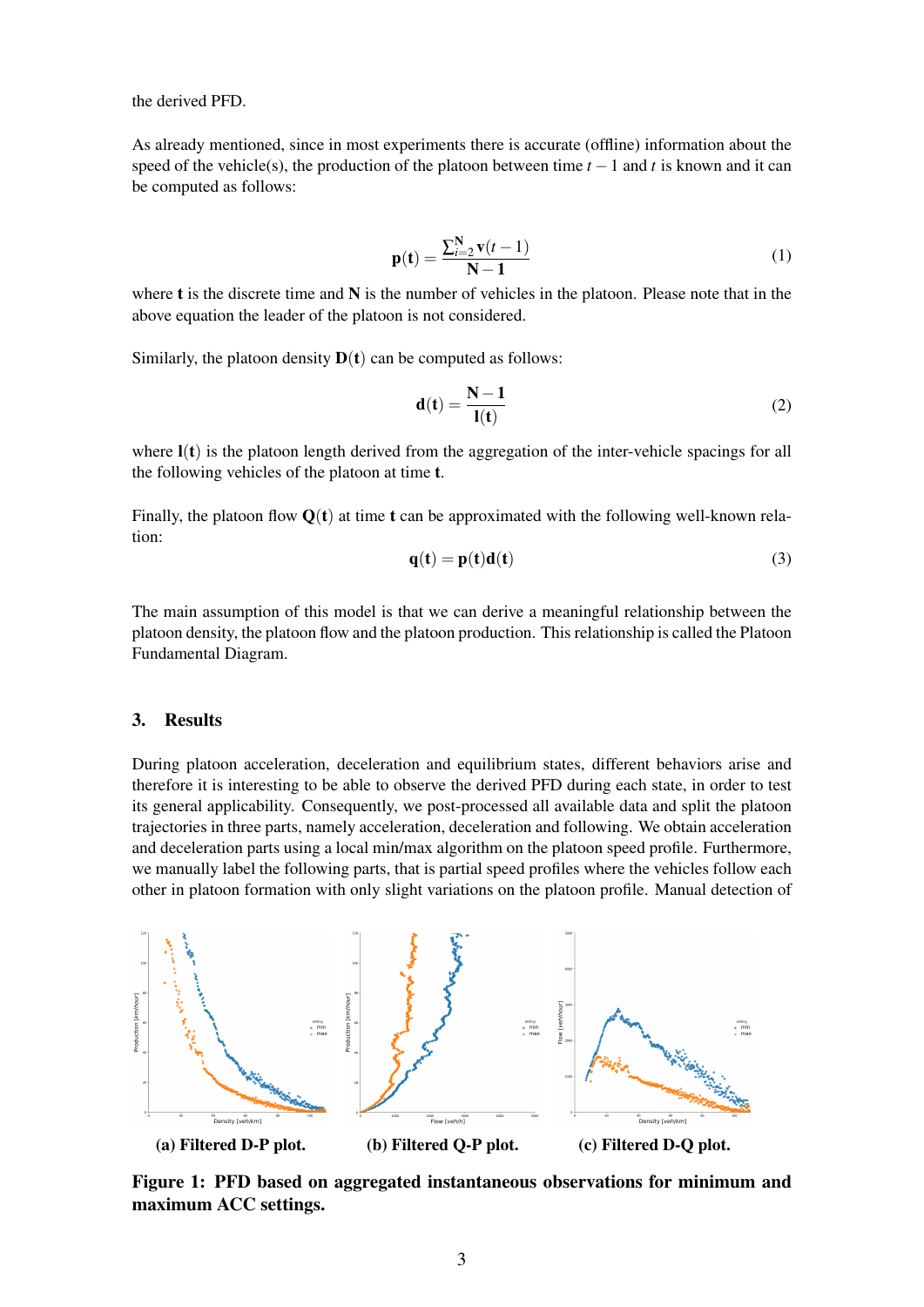following parts maximizes the chances of isolating stationary conditions, while this can be also performed in an automatic way for larger datasets.

Looking only on observations referring to single platoon trajectories does not allow us still to have an overview of the PFD and this is mainly because a) we have very dense measurements (at  $10[H<sub>Z</sub>]$ ) that are not perfectly acquired, they contain noise and annotation error, and b) we have equilibrium data only around very specific speeds, also with annotation error. Since we have segmented all our signals in acceleration, deceleration and following parts, for each of these partial trajectories we keep only the average values with regard to Equations [1-](#page-2-0)[3.](#page-2-1) It should be mentioned that this is only one of many possible ways to filter the observations. Even after this first filtering stage, the scatter in the PFD plots (Density-Production or D-P, Density-Flow or D-F and Flow-Production or F-P) remains significant. However, the central data tendency is more apparent.

Fortunately, a more aggressive aggregation by averaging observed density, production and flow values within density intervals reveals a very consistent behavior for ACC vehicles as shown in the Figure [1.](#page-2-2) It is essential to highlight that Figure [1](#page-2-2) derives from aggregation of highly heterogeneous empirical observations referring to 10 worldwide empirical datasets with platoons of ACC-enabled vehicles. The measurements refer to different sampling frequencies, post-processing techniques (e.g. Kalman filtering), data acquisition equipment, number of vehicles in the platoon and intraplatoon heterogeneity.

Results show the existence of PFD, a tool for cross-comparison of any two platoons with ACC or CACC controlled vehicles, namely the Platoon Fundamental Diagram. The PFD is invariant to a high level of heterogeneity among the different experimental observations and it seems that it can consistently describe the minimum and maximum setting of commercial ACC controllers, showcasing the macroscopic impact of ACC platoons in future networks in terms of capacity, critical and jam density.

#### ACKNOWLEDGMENT

This work was supported in part by the Swiss National Science Foundation (SNSF) under the project RECCE, "Real-time traffic estimation and control in a connected environment", contract No. 200021-188622.

# REFERENCES

- <span id="page-3-0"></span>Brunner, J. S., Makridis, M., & Kouvelas, A. (2021, September). An empirical response time analysis for automated vehicles systems. STRC. Retrieved 2021-11-28, from [https://www.research-collection.ethz.ch/handle/20.500.11850/](https://www.research-collection.ethz.ch/handle/20.500.11850/506629) [506629](https://www.research-collection.ethz.ch/handle/20.500.11850/506629) (Accepted: 2021-09-23T12:59:38Z) doi: 10.3929/ethz-b-000506629
- <span id="page-3-2"></span>Cassidy, M. J., & Coifman, B. (1997, January). Relation Among Average Speed, Flow, and Density and Analogous Relation Between Density and Occupancy. *Transportation Research Record*, *1591*(1), 1–6. Retrieved 2021-11-28, from <https://doi.org/10.3141/1591-01> (Publisher: SAGE Publications Inc) doi: 10.3141/1591-01
- <span id="page-3-1"></span>Chen, D., Ahn, S., Chitturi, M., & Noyce, D. A. (2017, June). Towards vehicle automation: Roadway capacity formulation for traffic mixed with regular and automated vehicles. *Transportation Research Part B: Methodological*, *100*, 196– 221. Retrieved 2021-11-28, from [https://www.sciencedirect.com/science/](https://www.sciencedirect.com/science/article/pii/S0191261516305471) [article/pii/S0191261516305471](https://www.sciencedirect.com/science/article/pii/S0191261516305471) doi: 10.1016/j.trb.2017.01.017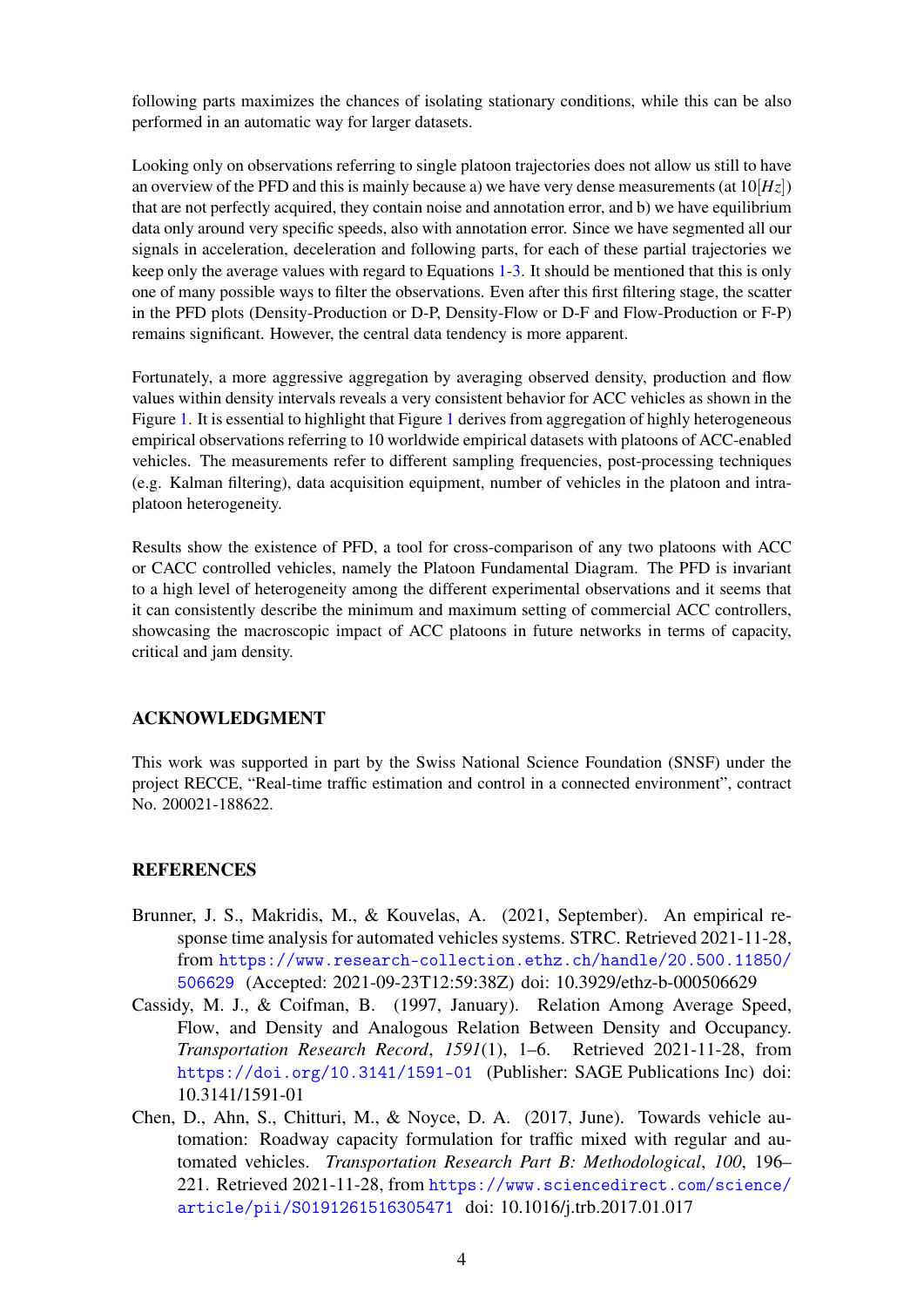- <span id="page-4-7"></span>Ciuffo, B., Mattas, K., Makridis, M., Albano, G., Anesiadou, A., He, Y., ... Szalay, Z. (2021, September). Requiem on the positive effects of commercial adaptive cruise control on motorway traffic and recommendations for future automated driving systems. *Transportation Research Part C: Emerging Technologies*, *130*, 103305. Retrieved 2021-11-28, from [https://www.sciencedirect.com/](https://www.sciencedirect.com/science/article/pii/S0968090X21003144) [science/article/pii/S0968090X21003144](https://www.sciencedirect.com/science/article/pii/S0968090X21003144) doi: 10.1016/j.trc.2021.103305
- <span id="page-4-1"></span>Daganzo, C. F., & Geroliminis, N. (2008, November). An analytical approximation for the macroscopic fundamental diagram of urban traffic. *Transportation Research Part B: Methodological*, *42*(9), 771–781. Retrieved 2021-11-27, from [https://](https://www.sciencedirect.com/science/article/pii/S0191261508000799) [www.sciencedirect.com/science/article/pii/S0191261508000799](https://www.sciencedirect.com/science/article/pii/S0191261508000799) doi: 10.1016/j.trb.2008.06.008
- <span id="page-4-9"></span>Edie, L. C. (1965). Discussion of traffic stream measurements and definitions. *Proceedings of the Second International Symposium on the Theory of Traffic Flow, London 1963.*, 139–154. (OCLC: 291099209)
- <span id="page-4-0"></span>Geroliminis, N., & Daganzo, C. F. (2008, November). Existence of urbanscale macroscopic fundamental diagrams: Some experimental findings. *Transportation Research Part B: Methodological*, *42*(9), 759–770. Retrieved 2021-11-27, from [https://www.sciencedirect.com/science/article/pii/](https://www.sciencedirect.com/science/article/pii/S0191261508000180) [S0191261508000180](https://www.sciencedirect.com/science/article/pii/S0191261508000180) doi: 10.1016/j.trb.2008.02.002
- <span id="page-4-6"></span>Gunter, G., Gloudemans, D., Stern, R. E., McQuade, S., Bhadani, R., Bunting, M., ... Work, D. B. (2021, November). Are Commercially Implemented Adaptive Cruise Control Systems String Stable? *IEEE Transactions on Intelligent Transportation Systems*, *22*(11), 6992–7003. (Conference Name: IEEE Transactions on Intelligent Transportation Systems) doi: 10.1109/TITS.2020.3000682
- <span id="page-4-2"></span>Ioannou, P. A. (Ed.). (1997). *Automated Highway Systems*. Boston, MA: Springer US. Retrieved 2021-11-28, from [http://link.springer.com/10.1007/978-1](http://link.springer.com/10.1007/978-1-4757-4573-3) [-4757-4573-3](http://link.springer.com/10.1007/978-1-4757-4573-3) doi: 10.1007/978-1-4757-4573-3
- <span id="page-4-10"></span>Laval, J. A. (2011, February). Hysteresis in traffic flow revisited: An improved measurement method. *Transportation Research Part B: Methodological*, *45*(2), 385– 391. Retrieved 2021-11-27, from [https://www.sciencedirect.com/science/](https://www.sciencedirect.com/science/article/pii/S0191261510001013) [article/pii/S0191261510001013](https://www.sciencedirect.com/science/article/pii/S0191261510001013) doi: 10.1016/j.trb.2010.07.006
- <span id="page-4-5"></span>Li, T., Chen, D., Zhou, H., Laval, J., & Xie, Y. (2021, May). Car-following behavior characteristics of adaptive cruise control vehicles based on empirical experiments. *Transportation Research Part B: Methodological*, *147*, 67–91. Retrieved 2021-11-28, from [https://www.sciencedirect.com/science/article/pii/](https://www.sciencedirect.com/science/article/pii/S0191261521000424) [S0191261521000424](https://www.sciencedirect.com/science/article/pii/S0191261521000424) doi: 10.1016/j.trb.2021.03.003
- <span id="page-4-8"></span>Makridis, M., Mattas, K., Anesiadou, A., & Ciuffo, B. (2021, April). OpenACC. An open database of car-following experiments to study the properties of commercial ACC systems. *Transportation Research Part C: Emerging Technologies*, *125*, 103047. Retrieved 2021-07-12, from [https://www.sciencedirect.com/](https://www.sciencedirect.com/science/article/pii/S0968090X21000772) [science/article/pii/S0968090X21000772](https://www.sciencedirect.com/science/article/pii/S0968090X21000772) doi: 10.1016/j.trc.2021.103047
- <span id="page-4-4"></span>Makridis, M., Mattas, K., & Ciuffo, B. (2020, April). Response Time and Time Headway of an Adaptive Cruise Control. An Empirical Characterization and Potential Impacts on Road Capacity. *IEEE Transactions on Intelligent Transportation Systems*, *21*(4), 1677–1686. (Conference Name: IEEE Transactions on Intelligent Transportation Systems) doi: 10.1109/TITS.2019.2948646
- <span id="page-4-3"></span>Makridis, M., Mattas, K., Ciuffo, B., Re, F., Kriston, A., Minarini, F., & Rognelund, G. (2020, April). Empirical Study on the Properties of Adaptive Cruise Control Systems and Their Impact on Traffic Flow and String Stability. *Transportation Research Record*, *2674*(4), 471–484. Retrieved 2021-11-28, from [https://doi](https://doi.org/10.1177/0361198120911047)